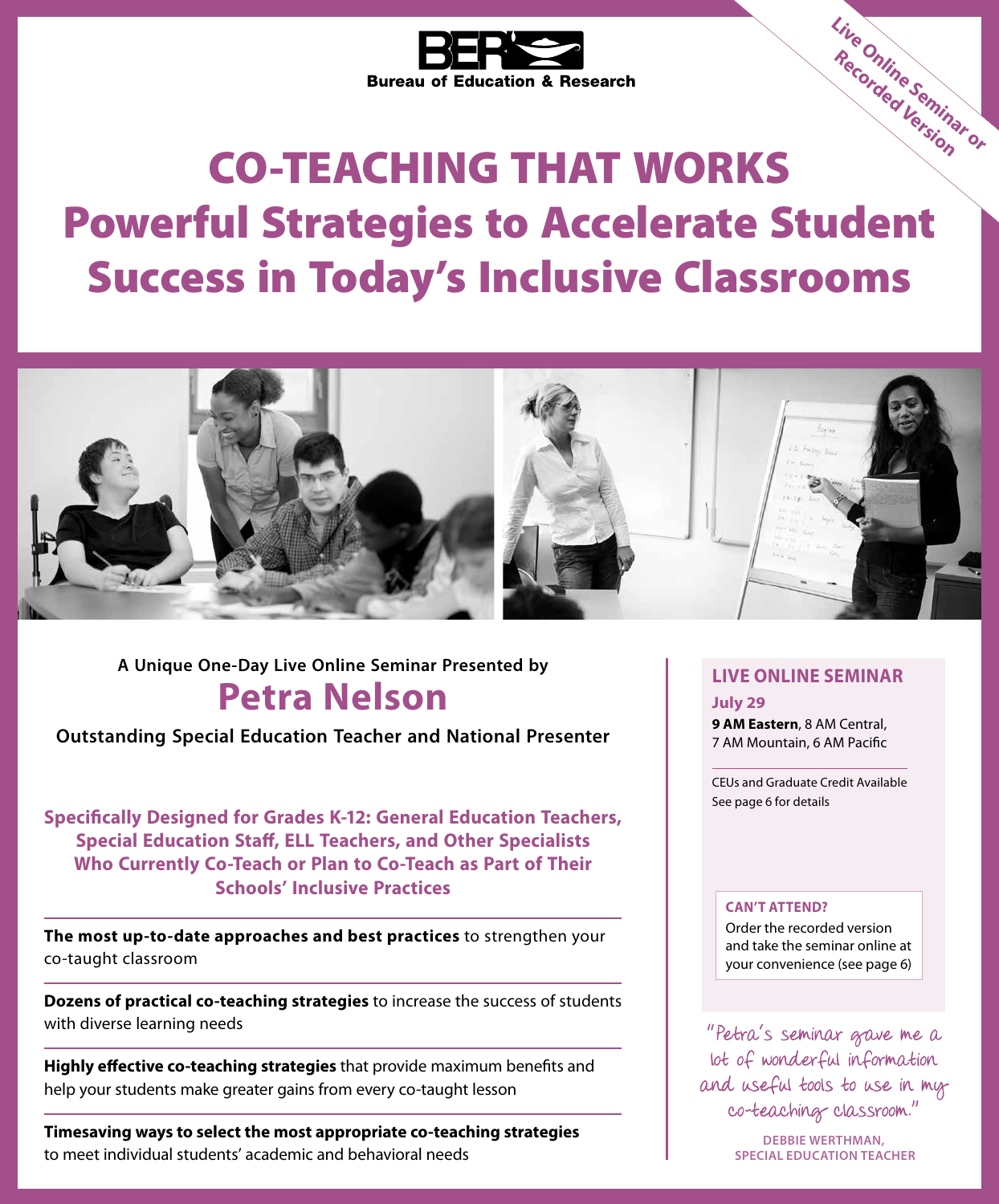### **Ten Key Benefits of Attending**

"Petra increased my confidence and shared many tools that will help and support co-teaching at my school." **– MARCIA STOUT, RSP TEACHER**



#### **Who Should Attend**

Grades K-12: General Education Teachers, Special Education Staff, ELL Teachers, and Other Specialists Who Currently Co-Teach or Plan to Co-Teach as Part of Their Schools' Inclusive Practices

#### **1. Create Powerful Co-Teaching Partnerships**

Learn the crucial components of effective co-teaching relationships … Gain practical ideas to develop powerful instructional teams that better promote student success

#### **2. Ensure that Both Teachers are Fully Utilized**

Discover the best co-teaching models to make co-teachers feel valued and useful … Maximize the instructional impact of both teachers

#### **3. Establish Effective Co-planning Strategies**

Create lesson plans that incorporate co-teaching models, student supports and effective instructional strategies

#### **4. Improve Your Co-teaching Partnership to Better Support All Students**

Increase the effectiveness of both co-teachers' efforts in the classroom to better meet the needs of your students with special needs … Explore a variety of highly effective co-teaching approaches and strategies

#### **5. Maintain High Expectations in Your Co-Taught Classroom**

Utilize innovative ways to keep the focus on rigor and relevance in your co-taught classroom while providing more supportive instruction for students

#### **6. Embed Specially Designed Instruction into Your Co-Teaching**

Explore practical, specially designed instructional strategies and ideas perfect for the highly effective co-taught classroom

#### **7. Boost Student Learning and Active Involvement**

Greatly increase continual student engagement through the effective use of co-teaching anchor routines, supports and instructional strategies

#### **8. Provide the Most Appropriate Accommodations and Modifications**

Timesaving, collaborative and problem-solving techniques to provide quality accommodations and modifications in your co-taught classes … Numerous, doable strategies that increase learning for students with special needs

#### **9. Discover Practical Ideas for Navigating Common Co-Teaching Issues**

Creatively solve common issues surrounding co-teaching schedules, planning and parity … Explore innovative ways to address these common co-teaching issues to ensure effective instruction for your students with special needs

#### **10. Receive an Extensive Co-Teaching Digital Resource Handbook**

You will receive an extensive digital resource handbook developed specifically for this seminar to help you implement all the strategies presented in your own co-taught classroom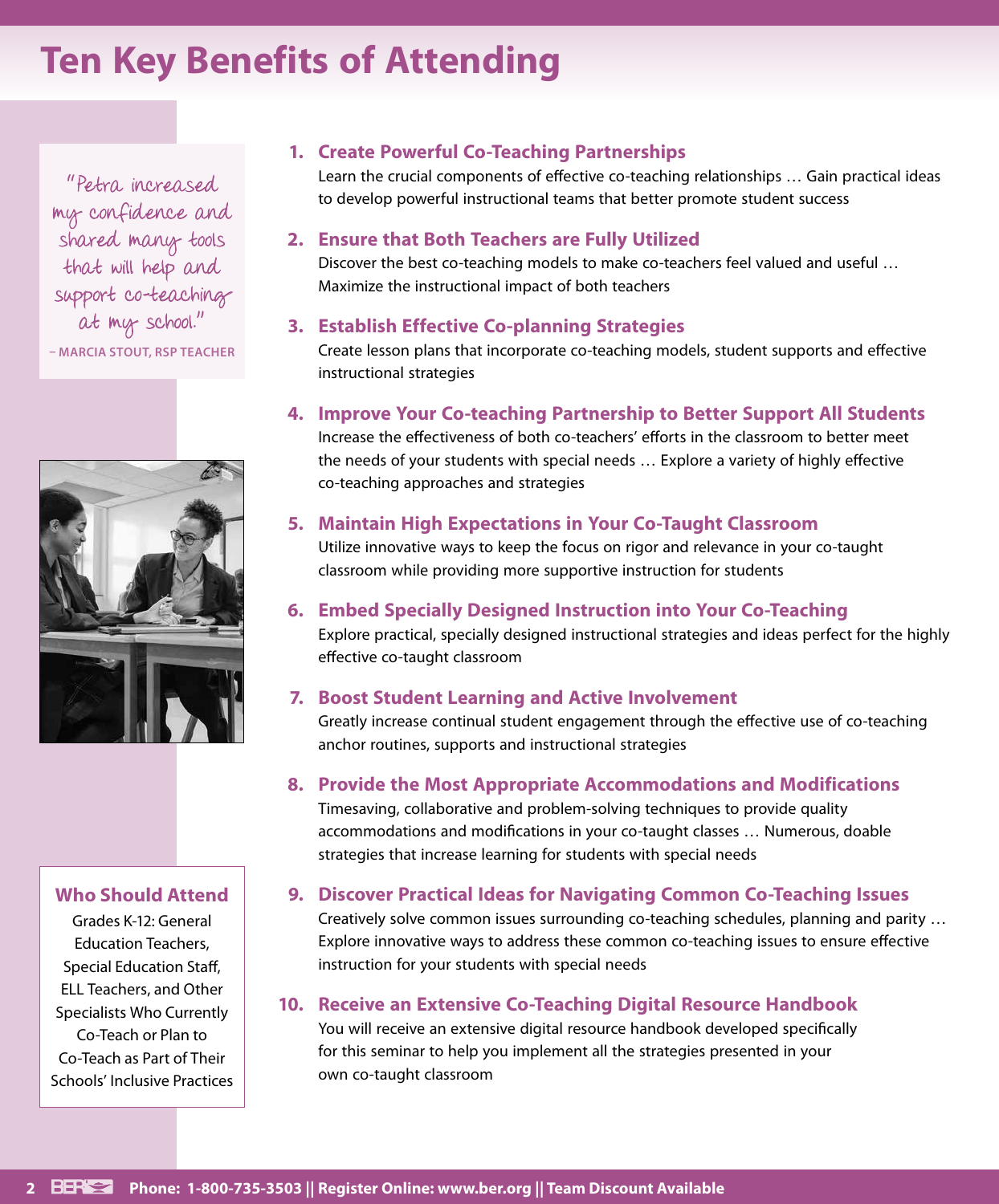## **Outstanding Strategies You Can Use Immediately**

#### **What You Will Learn ...**

- **• Up-to-date co-teaching strategies** with current practices and variations to strengthen your co-taught learning environment
- **• Proven ways to boost student learning** and active involvement in a co-taught classroom
- **• Essential tips for getting the most** from flexible groups, parallel and station teaching
- **• The best co-teaching models and approaches** to maximize learning outcomes across varied, specific situations
- **• Ways to more successfully manage the challenges** you and your co-teacher face every day
- **• How to vary your co-teaching instruction** to go well beyond one teacher providing the majority of instruction while the other teacher is in a supportive role
- **• Effective ways to divide instruction** responsibilities between teachers
- **• Proactive co-teaching strategies** to increase student engagement and decrease behavior problems
- **• Innovative ideas** for incorporating students' specially designed instruction into effective co-taught lessons
- **• Essential ideas** for quality collaborations and effective communication with your co-teaching partner
- **• Practical solutions for challenges** with co-planning, progress monitoring, meeting academic expectations and balancing professional roles in the co-taught classroom
- **• Ideas, Ideas, Ideas!** Ways to find the time to co-plan, tools for evaluating the success of your co-teaching program, and how to better define roles between co-teachers





"Thank you for all the resources and information. I will definitely take and use this with my students." **– MICHAEL A. ALLISON, SPECIAL EDUCATION TEACHER**

#### **Practical Ideas and Strategies**

Co-teaching has become an ever more important way to provide the necessary supports for diverse learners with special needs. At the same time, many co-teachers struggle to determine the best ways to go about supporting their students' needs using the latest co-teaching models, strategies and approaches. In this seminar, you will learn how to identify the most appropriate co-teaching strategies to more rapidly increase student success. Experienced special education teacher and outstanding national presenter **PETRA NELSON** will share a comprehensive approach to co-teaching to help you strengthen co-teaching partnerships and accelerate student achievement. Explore practical ways to enhance collaboration, co-planning, co-instructing, and co-assessing to maximize the impact of your co-taught classroom. You will leave with dozens of practical, effective strategies and an extensive digital resource handbook to help you better meet the needs of students in your co-taught classroom. **Because co-teaching is a partnership, teaching teams are encouraged to attend.**

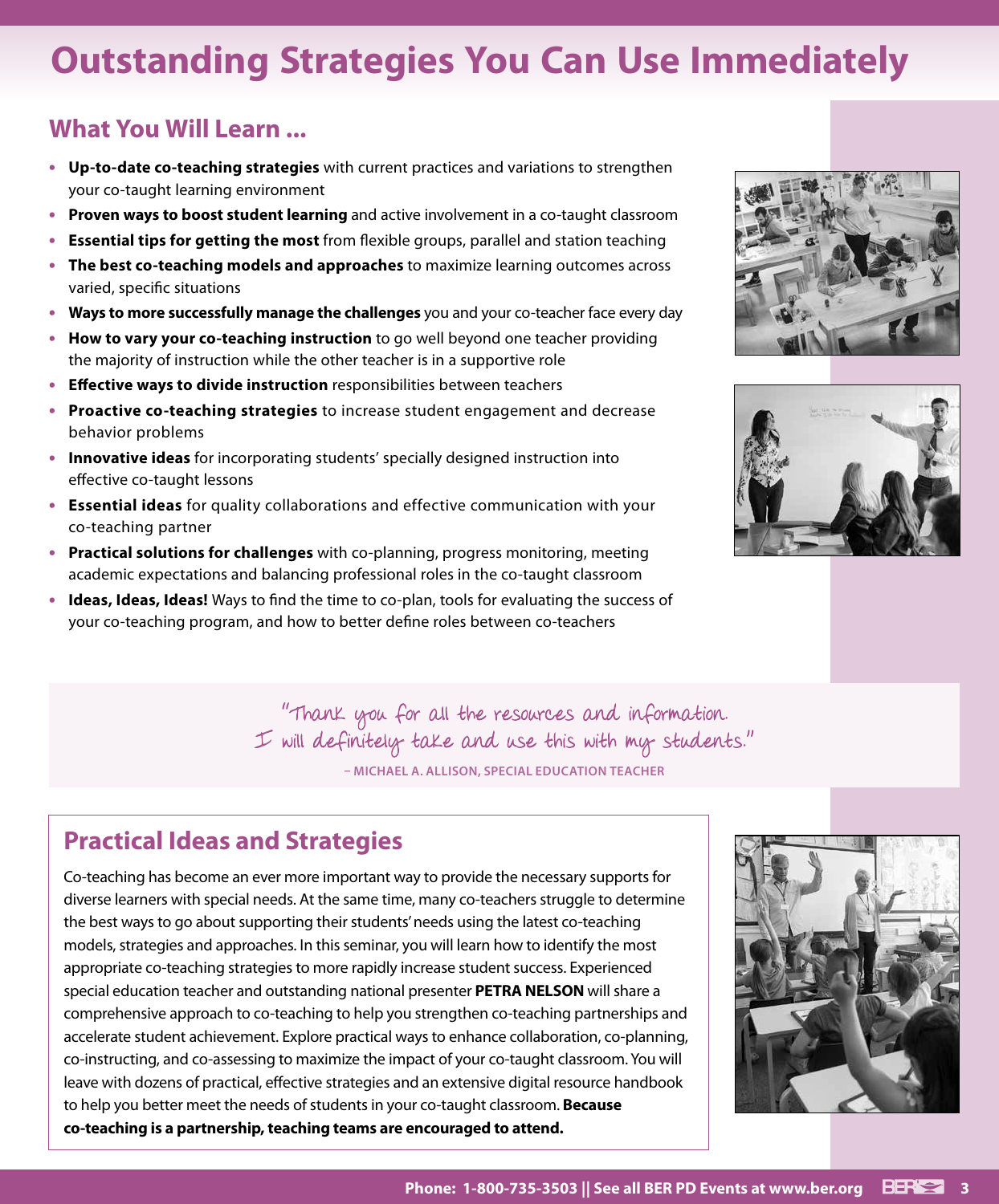### **A Message From Seminar Leader, Petra Nelson**



#### **Uniquely Qualified Instructor**

**Petra Nelson** is a highly experienced special education teacher, co-teacher, educational consultant, and international presenter. With decades of grades PreK-12 experience, Petra has worked extensively as a co-teacher and special educator. She has also trained and supported thousands of teachers and administrators on effective inclusive practices using co-teaching. Petra knows firsthand the unique challenges facing co-teachers in creating the most effective co-taught classrooms to better support students with special needs. She is passionate about providing real, doable, practical approaches for helping students make maximum gains through co-teaching strategies and partnerships. Petra is also the author of *CO-TEACHING THAT WORKS: Powerful Strategies to Accelerate Student Success in Today's Inclusive Classrooms*, the extensive digital resource handbook you will receive at the seminar. **You will leave this seminar re-energized and equipped with practical strategies for accelerating the success of students in your co-taught classroom.**

Dear Colleague:

Co-teaching is a proven strategy for ensuring the opportunity for every student to be successful. In my years as a special education teacher, I have personally witnessed the power of co-teaching to help students with special needs thrive academically and behaviorally. Co-teaching provides an approach that is powerful, evidence-based, and impactful – which is great news for our students and given the ever-increasing demands on our time and resources.

I am excited to share with you outstanding, practical ways to establish or enhance your co-taught partnership and instruction. I want to help you accelerate the progress of students in your co-taught classroom to maximize their success. During this unique seminar, my goal is to provide you with numerous strategies you can immediately incorporate into your practice. I want to share practical, timesaving ways to increase your impact on students' academic and behavioral achievement in the co-taught classroom.

The emphasis will be on effective ways of determining appropriate co-teaching models, planning for instruction, and assessing students. Actively explore evidence-based instructional co-teaching practices that will support and accelerate student learning and strengthen the impact of your co-taught instruction. Learn practical ways to increase students' engagement and responsibility for their own learning. Gain outstanding, proven strategies for accelerating the progress of your students in a co-taught setting.

Join your colleagues and me in this fast-paced day designed specifically for co-teachers. You will leave this seminar excited, refreshed, and ready to implement highly effective practices and ideas to make a marked difference in the lives of the students you serve.

Sincerely,

1 setra Nelson

Petra Nelson, Ed.D.

**P.S. You will leave this seminar with many practical techniques and strategies designed to help you better collaborate with your co-teaching partner and support the success of your students.**

"I want to help you accelerate the progress of students in your co-taught classroom to maximize their success."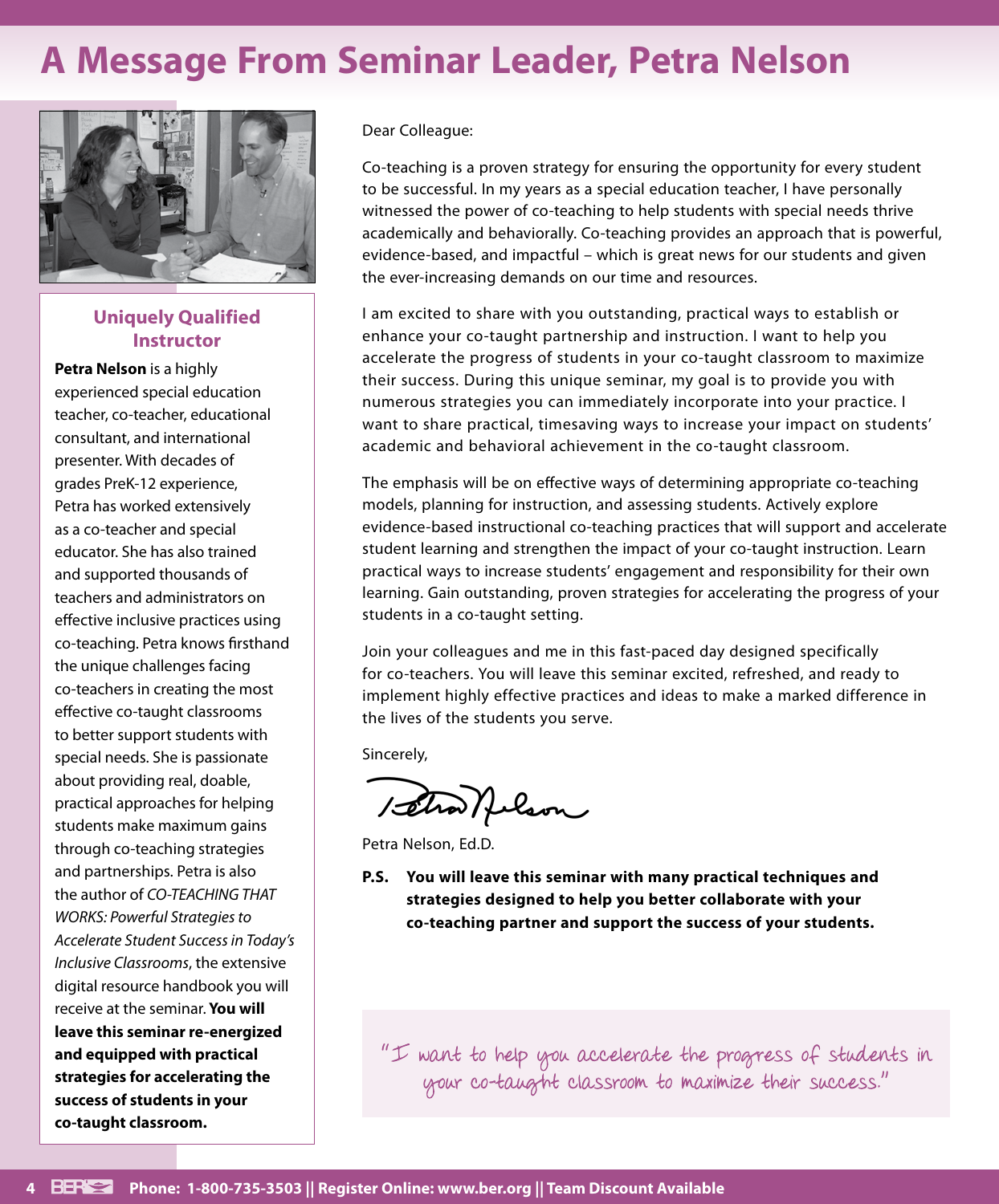### **What Your Colleagues Say About Petra Nelson**

*"I have to say this was one of the best seminars I have been to. Petra was very informative. I am glad I was able to attend!"* **Taylor Kuhn, Special Education Teacher**

*"Great day! This was a wonderful opportunity to enhance my skill set with the information that Petra presented."* **Kimberly Appelmans, Special Education Teacher**

*"A great day! The seminar was very well run and Petra shared lots of terrific resources."* **Holly Heller-Schwartz, Special Education Teacher**

*"Petra provided so much great information! I'm leaving with so many resources and new* 

*ideas.* Thank You!"

*"Petra was absolutely amazing. The content was informative, inspiring, and engaging. I learned so much and am excited to prepare for my new co-teaching experience!"*

**Kelsey Diamond, Classroom Teacher**



*"Petra's seminar provided me with some great information that helps me, as an administrator, understand how I can best support my staff that are co-teaching."*

**Greg Diaz, Principal**

*"Petra provided an abundance of information and tools to help make a successful co-taught classroom. This seminar is a great resource for those with years of experience as well as those who are new to the world of co-teaching."* **Faith Jordan, Teacher** *Faith Jordan*, Teacher

*"I cannot believe all of the resources Petra shared and I am so thrilled to dive in and use them. This was truly a phenomenal professional learning session and I hope many other co-teachers find their way to Petra and this PD."* **Casey Daugherty, Literacy Specialist** 

*"This was the best, most informative professional development I have attended. Petra has a wealth of co-teaching knowledge and checked all of my boxes. Great presenter and great presentation!"* **Jennifer Moore, Special Education Teacher**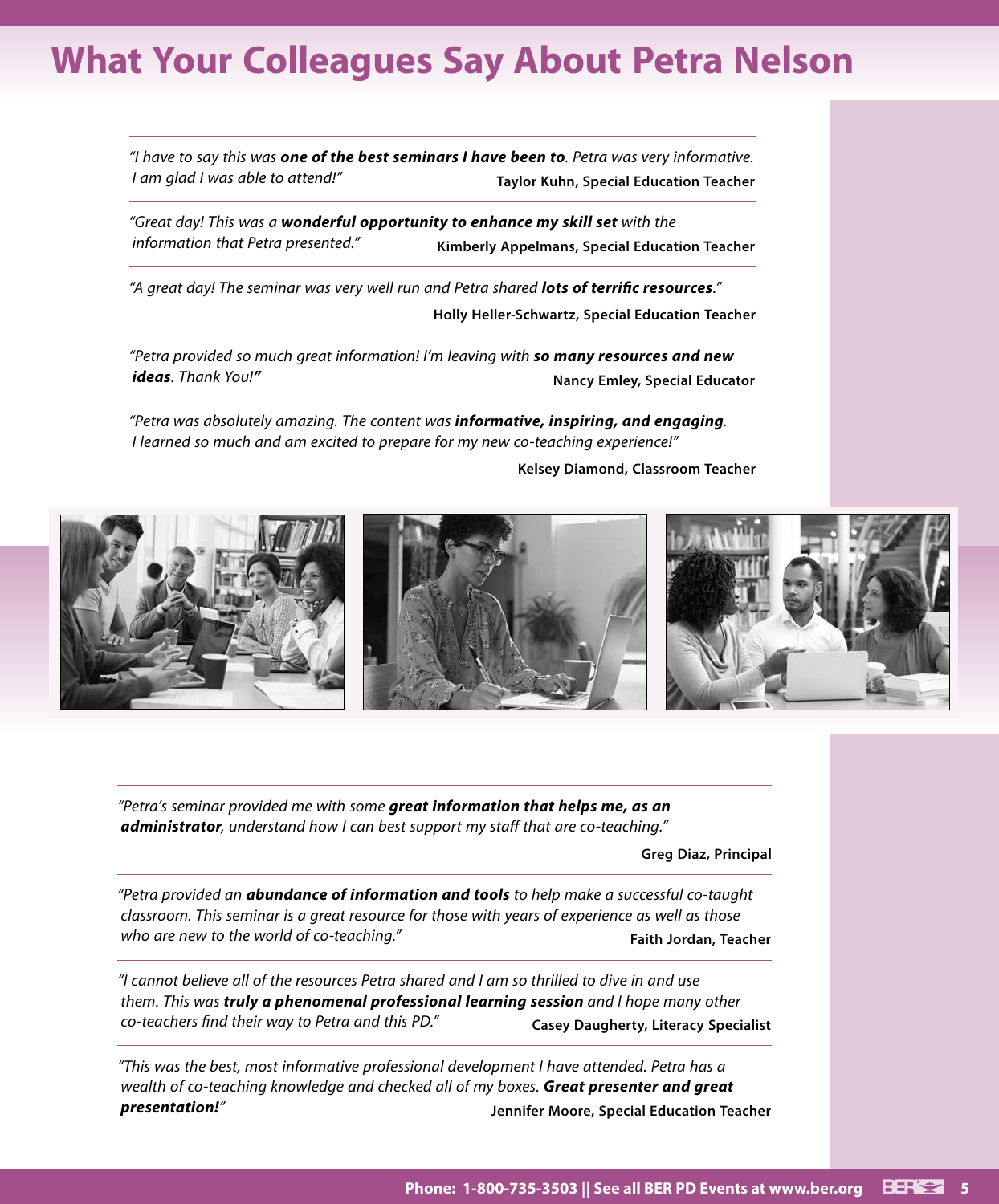### **Special Benefits of Attending**



"I received so much great information! This will all be so useful for many years to come!"

**CHRISTINE WHITE, SPECIAL EDUCATION TEACHER**

#### **On-Site Training**

Most BER seminars can be brought to your school or district in-person or online. See the options at www.ber.org/onsite or call 877-857-8964 to speak to one of our On-Site Training Consultants.

#### **Extensive Co-Teaching Digital Resource Handbook**

You will receive an extensive digital resource handbook giving you access to countless strategies. The handbook includes:

- Practical instructional strategies for implementation in co-taught settings
- A host of co-teaching resources, including descriptions of critical co-teaching components
- Instructional strategies on differentiation in a co-taught classroom
- Tips, ideas and templates for effective co-teaching lesson planning
- Assessment ideas for effectively evaluating students, partnerships and your co-teaching program

#### **Share Ideas with Other Educators**

This seminar provides a wonderful opportunity for participants to share ideas with other educators interested in best practices in co-teaching.

#### **Consultation Available**

Petra Nelson will be available at the seminar for consultation regarding your questions and the unique needs of your own co-teaching program.

#### **Meet Inservice Requirements / Earn State CEUs**

Participants of Live Online Seminars and those completing the Recorded Version online can receive a certificate of participation that may be used to verify five continuing education hours. For details about state CEUs available, visit www.ber.org/ceus

#### **Earn One to Four Graduate Semester Credits**



Up to four graduate level professional development Massachusetts credits are available with an additional fee and completion of follow up practicum activities. Details for direct

enrollment with University of Massachusetts Global, will be available at this program.

#### **Can't Attend?**

#### **Other Professional Development Options:**

#### **Recorded Version of the Seminar**

A video recorded version of this seminar will be available to take online at your convenience. You'll have access to the entire course and to the extensive digital resource handbook. Optional CEUs and graduate credit available. To enroll, see registration form on page 7.

#### **Related On-Demand Online Courses**

Related On Demand Video-Based Online Learning courses, *Co-Teaching in Inclusive Classrooms:* for Grades K-6 *(Small Group Strategies* and *Whole Group Strategies)*  and for Grades 6-12 *(Strategies to Increase Learning* and *Strategies that Maximize Instructional Impact)* are available for immediate registration. To enroll, visit www.ber.org/online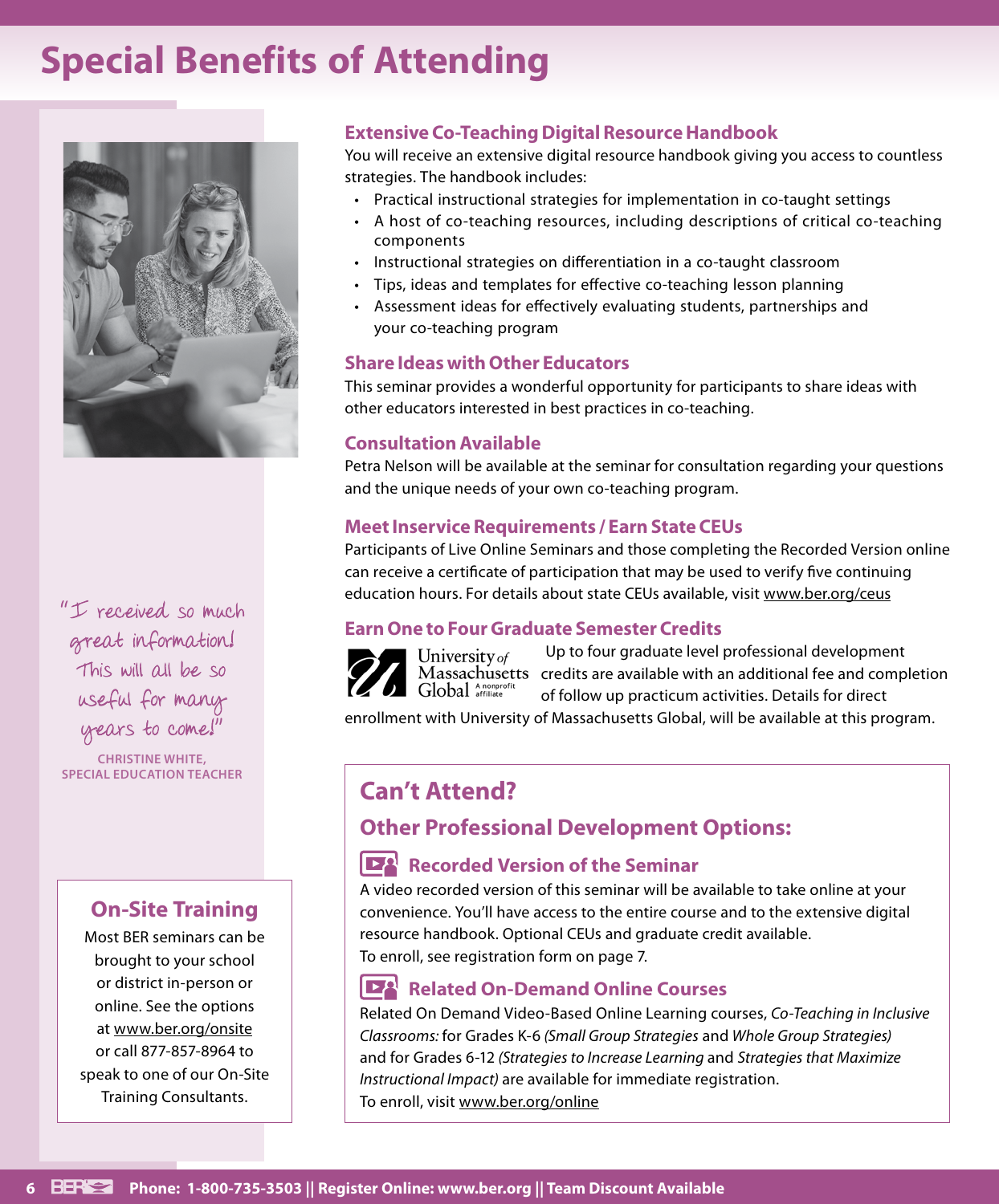#### CO-TEACHING THAT WORKS

### **Powerful Strategies to Accelerate Student Success in Today's Inclusive Classrooms**

| <b>Registration (XCA2M1)</b>                                                                                                                   | <b>FIVE EASY WAYS TO REGISTER:</b>                                                                                                                                                                                                                  |
|------------------------------------------------------------------------------------------------------------------------------------------------|-----------------------------------------------------------------------------------------------------------------------------------------------------------------------------------------------------------------------------------------------------|
| 1. Live Online: July 29, 2022 (Start time: 9 AM Eastern)                                                                                       | <b>REGISTER ONLINE at: www.ber.org</b>                                                                                                                                                                                                              |
| $-$ or $-$<br>$\Box$ 2. I'd like to order the recorded version of this seminar                                                                 | <b>EMAIL this form to: register@ber.org</b>                                                                                                                                                                                                         |
| <b>FIRST NAME</b><br>M.I.<br><b>LAST NAME</b>                                                                                                  | PHONE toll-free: 1-800-735-3503<br>(Weekdays 5:30 am - 4:00 pm Pacific Time)                                                                                                                                                                        |
|                                                                                                                                                | FAX this form to: 1-425-453-1134                                                                                                                                                                                                                    |
| POSITION, SUBJECT TAUGHT<br><b>GRADE LEVEL</b>                                                                                                 | <b>MAIL this form to: Bureau of Education &amp; Research</b><br>915 118th Avenue SE . PO Box 96068                                                                                                                                                  |
| - (Please see list above)<br>SEMINAR NUMBER: -                                                                                                 | Bellevue, WA 98009-9668                                                                                                                                                                                                                             |
| List additional registrants on a copy of this form                                                                                             | <b>Program Hours</b>                                                                                                                                                                                                                                |
| <b>SCHOOL NAME</b>                                                                                                                             | All Live Online Seminars are scheduled 9:00 AM - 3:30 PM in the time<br>zone indicated. Check in 15 minutes prior. Registrants will be sent login<br>information by email four days before their Live Online Seminar.                               |
| <b>SCHOOL MAILING ADDRESS</b>                                                                                                                  | Fee                                                                                                                                                                                                                                                 |
| <b>CITY &amp; STATE</b><br>ZIP CODE                                                                                                            | The registration fee is \$279 per person, \$259 per person for groups of<br>three or more registering at the same time. Call us at 1-800-735-3503<br>for groups of ten or more. Payment is due prior to the program.                                |
|                                                                                                                                                | Fee includes seminar registration, a certificate of participation and                                                                                                                                                                               |
| <b>SCHOOL PHONE NUMBER</b><br>HOME PHONE NUMBER<br>$\lambda$                                                                                   | an extensive digital resource handbook. The fee is the same for<br>Live Online Seminars or Recorded Seminars.                                                                                                                                       |
|                                                                                                                                                | <b>Cancellation/Substitutions</b>                                                                                                                                                                                                                   |
| Registration confirmations and login details are sent via e-mail                                                                               | 100% of your paid registration fee will be refunded if you can't attend                                                                                                                                                                             |
| E-MAIL ADDRESS (REQUIRED FOR EACH REGISTRANT)                                                                                                  | and notify us at least 10 days before the seminar. Late cancellations<br>made prior to the event date will be refunded less a \$15 service fee.<br>Substitutions may be made at any time without charge.                                            |
| HOME MAILING ADDRESS                                                                                                                           | <b>Further Questions</b>                                                                                                                                                                                                                            |
|                                                                                                                                                | Call the Bureau of Education & Research (800) 735-3503 or visit                                                                                                                                                                                     |
| <b>CITY &amp; STATE</b><br><b>ZIP CODE</b>                                                                                                     | us online at www.ber.org. The Bureau is North America's leading<br>presenter of PD training for professional educators. Programs<br>are based on sound research, are highly practical in content and<br>consistently receive excellent evaluations. |
| IMPORTANT – PRIORITY ID CODE: EXCA2M1                                                                                                          |                                                                                                                                                                                                                                                     |
|                                                                                                                                                | <b>Program Guarantee</b><br>We stand behind the high quality of our programs by providing the                                                                                                                                                       |
| <b>METHOD OF PAYMENT - Team Discount Available</b><br>The registration fee is \$279 per person,                                                | following unconditional guarantee: If you are not satisfied with this<br>program, we'll give you a 100% refund of your registration fee.                                                                                                            |
| for teams of three or more registering at the same time, the fee is \$259<br>per person. Payment is due prior to the program. No cash, please. |                                                                                                                                                                                                                                                     |
| $\Box$ A check (payable to <b>Bureau of Education &amp; Research</b> ) is attached                                                             |                                                                                                                                                                                                                                                     |
| $\Box$ A purchase order is attached, P.O. # $\Box$<br>(Be sure to include priority ID code on the P.O.)                                        |                                                                                                                                                                                                                                                     |
| $\Box$ Charge my:<br>□ MasterCard<br>$\Box$ VISA<br>$\Box$ Discover                                                                            |                                                                                                                                                                                                                                                     |
| MO/YR                                                                                                                                          |                                                                                                                                                                                                                                                     |
| (Found on back of card)                                                                                                                        |                                                                                                                                                                                                                                                     |
| Please print name as it appears on card                                                                                                        | XCA2M1<br>© 2022 Bureau of Education & Research. All rights reserved.                                                                                                                                                                               |
|                                                                                                                                                |                                                                                                                                                                                                                                                     |